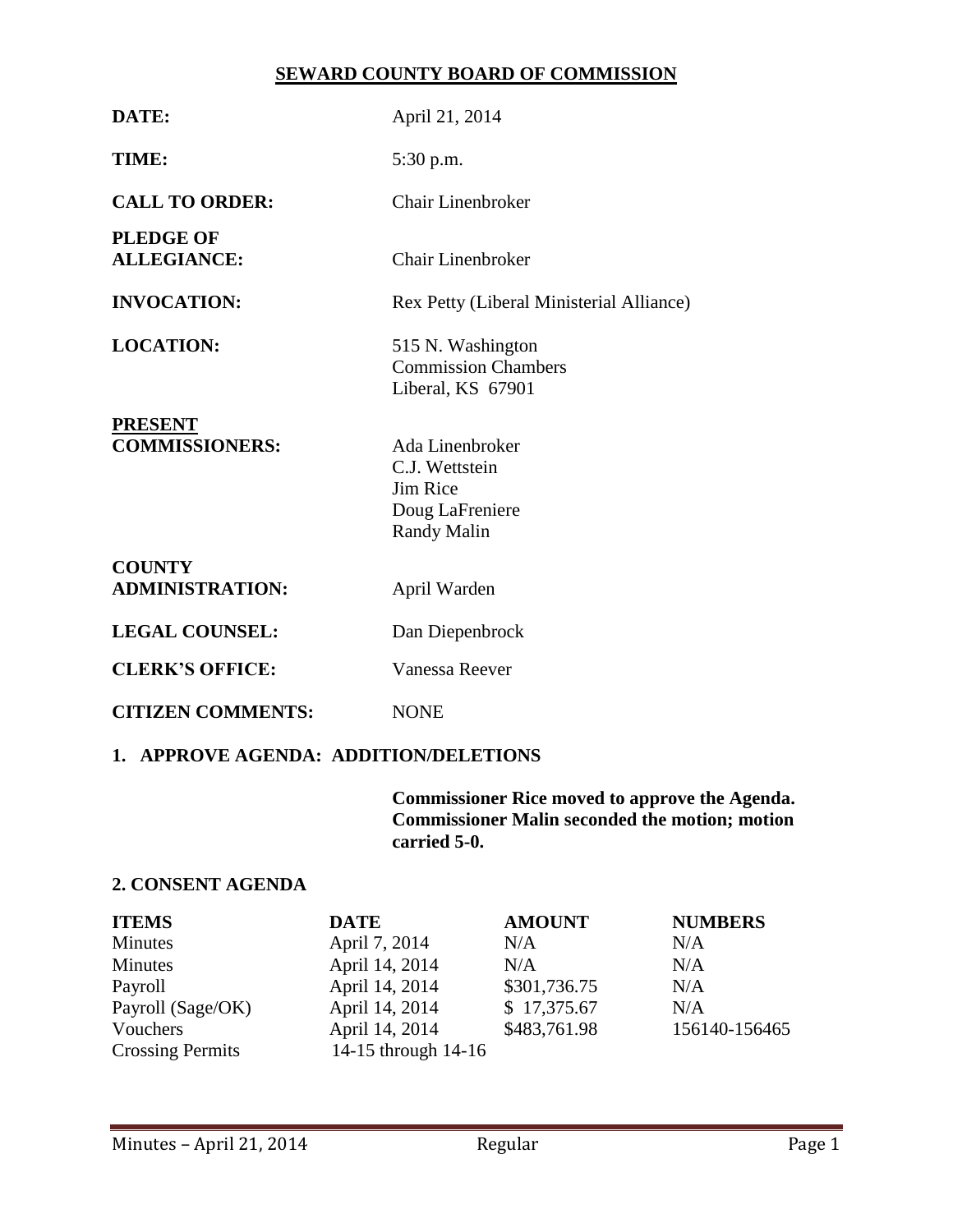## **REQUISITIONS**

| <b>DEPARTMENT</b> | ITEM                      | <b>VENDOR</b> | AMOUNT     | <b>LINE ITEM</b> |
|-------------------|---------------------------|---------------|------------|------------------|
| County            | (8) Desktop Computers for | Web           |            |                  |
| Technology        | Sheriff Office            | Creations     | \$9,139.92 | 4-100-31166-250  |

**Commissioner LaFreniere moved to approve the Consent Agenda. Commissioner Malin seconded the motion; motion carried 5-0.**

#### **3. NEW EMPLOYEES**

None Present

#### **4. STEPPING STONE SHELTER ESG GRANT**

**Vice Chair Wettstein moved to approve the annual ESG Grant for the Stepping Stone Shelter. Commissioner LaFreniere seconded the motion; motion carried 5-0.**

#### **5. CONDITIONAL USE APPLICATION CU 2014-02**

Marcie Weatherly, Seward County Planning & Zoning Administrator, notified the Board that the Planning Commission had held a public hearing on the Conditional Use Application CU2014-02 on April 16, 2014. The Planning Commission unanimously recommends that the Board of Commissioners approve this application with the following conditions:

- 1. All construction permits must be obtained prior to construction and all inspections must be requested and completed in accordance with building department requirements.
- 2. Installation must comply with requirements of the public utility provider (CMS Electric).

**Commissioner Rice moved to approve Resolution 2014-05, A Resolution Authorizing the Issuance of Conditional Use Permit #CU2014-02 allowing an 80 foot tower for residential wind energy generation. Commissioner Malin seconded the motion; motion carried 5-0.**

To see Resolution 2014-05 in its entirety, see page 5.

#### **6. EMPLOYEE RAISES**

**Commissioner Rice moved to approve a \$0.50 an hour raise for employees to come from Reserve for Claims/Salary in the amount of \$200,192.20 to include elected officials with the exception of Commissioners, effective the first payroll in May. Commissioner Malin seconded the motion; motion carried 5-0.**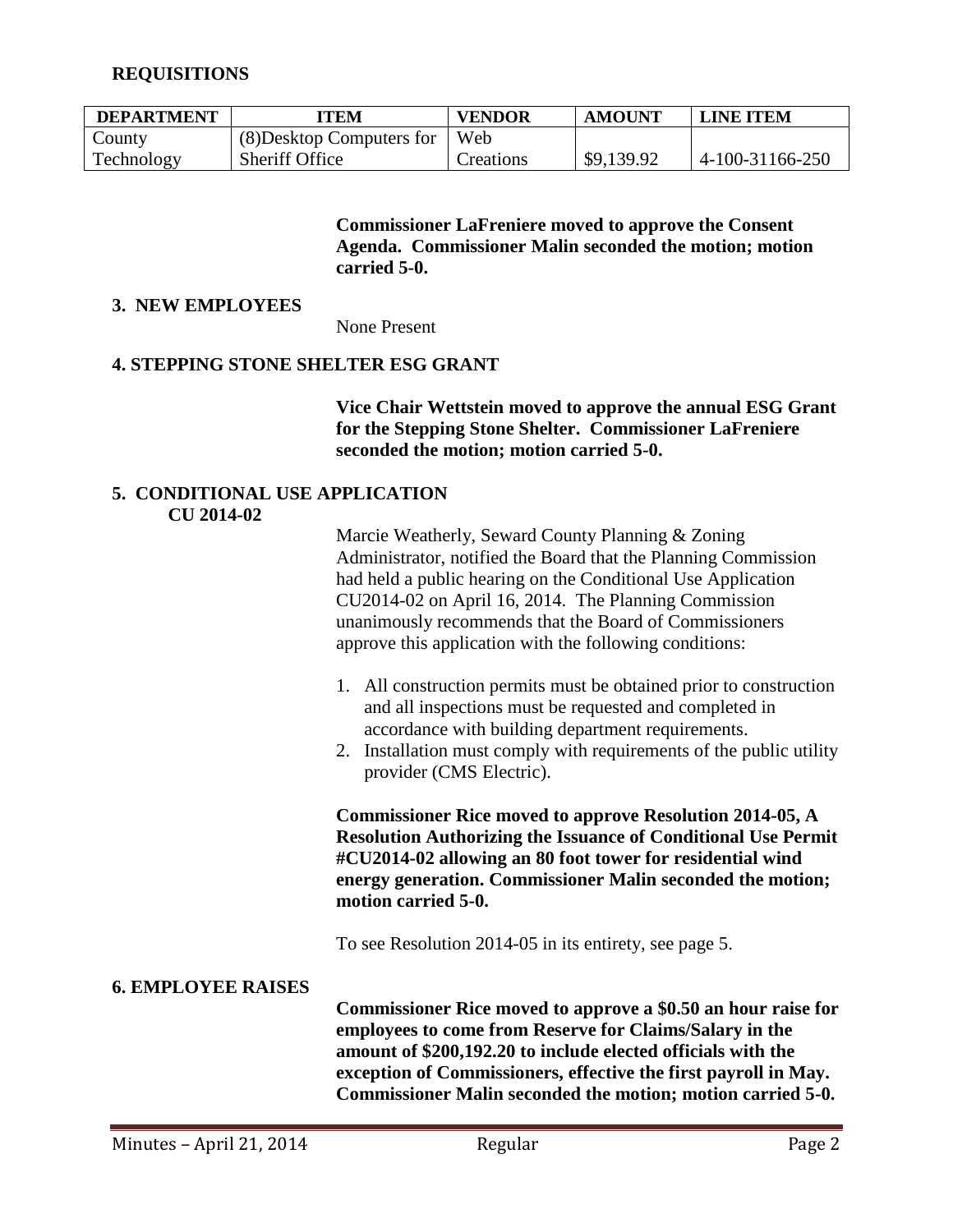# **7. EXECUTIVE SESSION**

|                                   | <b>Commissioner Malin moved to recess into executive session for</b><br>consultation with our attorney which would be deemed<br>privileged in the attorney client relationship under K.S.A. 75-<br>4319(b)(2) for 20 minutes, to include Dan Diepenbrock, County<br><b>Counsel, Brock Theiner, Landfill Director and April Warden,</b><br><b>County Administrator, to reconvene in the Commission</b><br>Chambers at 6:10 p.m. Commissioner Rice seconded the<br>motion; motion carried 5-0. |  |
|-----------------------------------|----------------------------------------------------------------------------------------------------------------------------------------------------------------------------------------------------------------------------------------------------------------------------------------------------------------------------------------------------------------------------------------------------------------------------------------------------------------------------------------------|--|
|                                   | The meeting recessed into Executive Session at 5:50 p.m.                                                                                                                                                                                                                                                                                                                                                                                                                                     |  |
|                                   | The meeting resumed at 6:10 p.m.                                                                                                                                                                                                                                                                                                                                                                                                                                                             |  |
|                                   | No action was taken as a result of the Executive Session.                                                                                                                                                                                                                                                                                                                                                                                                                                    |  |
| Legal                             | <b>Commissioner Malin moved to recess into executive session for</b><br>consultation with our attorney which would be deemed<br>privileged in the attorney client relationship under K.S.A. 75-<br>4319(b)(2) for 10 minutes, to include Dan Diepenbrock, County<br><b>Counsel and April Warden, County Administrator, to</b><br>reconvene in the Commission Chambers at 6:20 p.m.<br><b>Commissioner LaFreniere seconded the motion; motion</b><br>carried 5-0.                             |  |
|                                   | The meeting recessed into Executive Session at 6:10 p.m.                                                                                                                                                                                                                                                                                                                                                                                                                                     |  |
|                                   | The meeting resumed at 6:20 p.m.                                                                                                                                                                                                                                                                                                                                                                                                                                                             |  |
|                                   | No action was taken as a result of the Executive Session.                                                                                                                                                                                                                                                                                                                                                                                                                                    |  |
| <b>8. ADMINISTRATION COMMENTS</b> |                                                                                                                                                                                                                                                                                                                                                                                                                                                                                              |  |
|                                   | April Warden, County Administrator presented an update to the<br>Commission.                                                                                                                                                                                                                                                                                                                                                                                                                 |  |

# **9. COMMISSION COMMENTS**

Each of the Commissioners had an opportunity to report on liaison meetings they had attended during the last two weeks.

# **10. SUGGESTION CARDS**

There were no suggestion cards.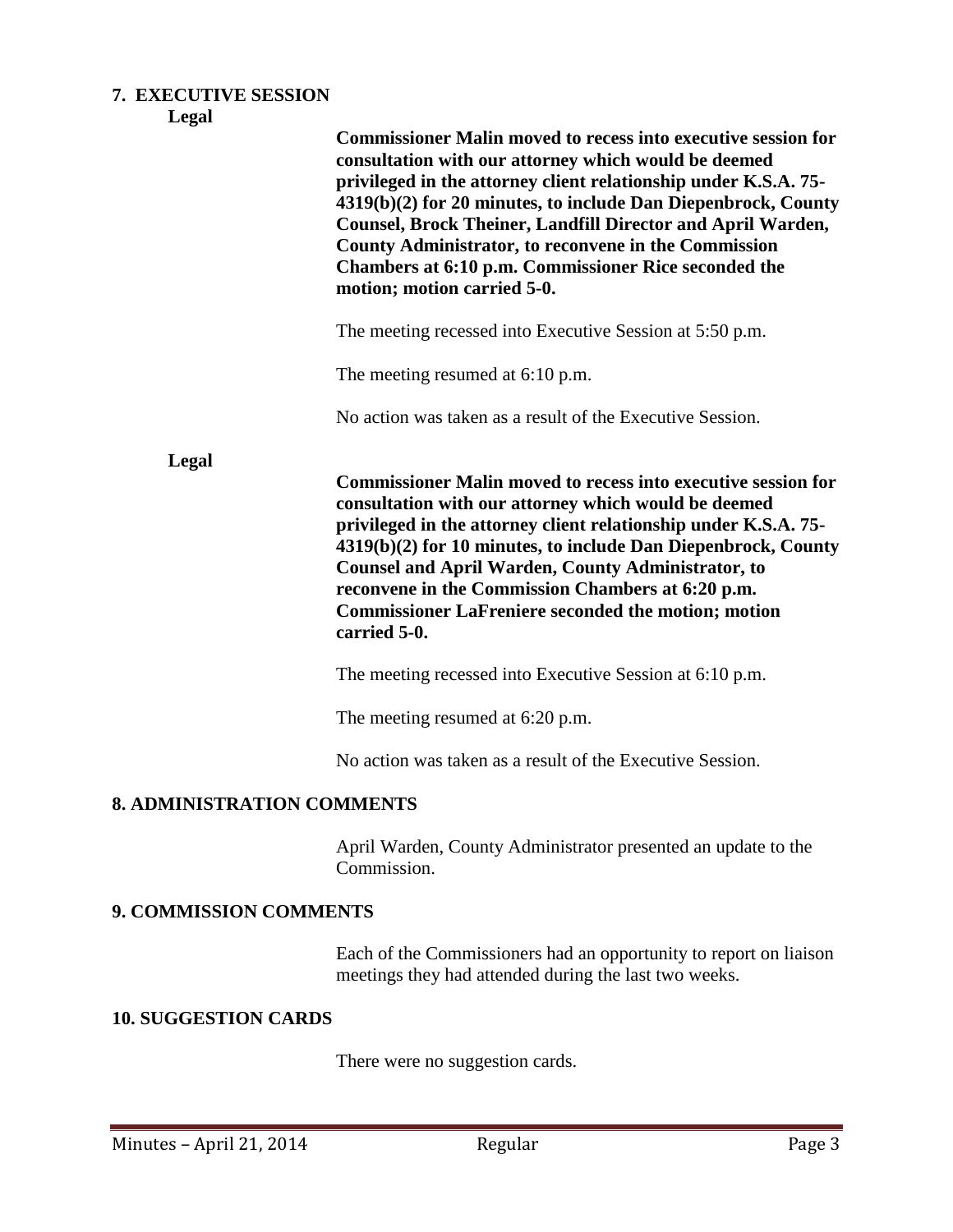# **ADJOURN**

 $\overline{a}$ 

# **Commissioner Rice moved to adjourn. Commissioner LaFreniere seconded the motion; motion carried 5-0.**

The meeting adjourned at 6:40 p.m.

Ada Linenbroker, Chairperson Stacia D. Long Seward County Commission Seward County Clerk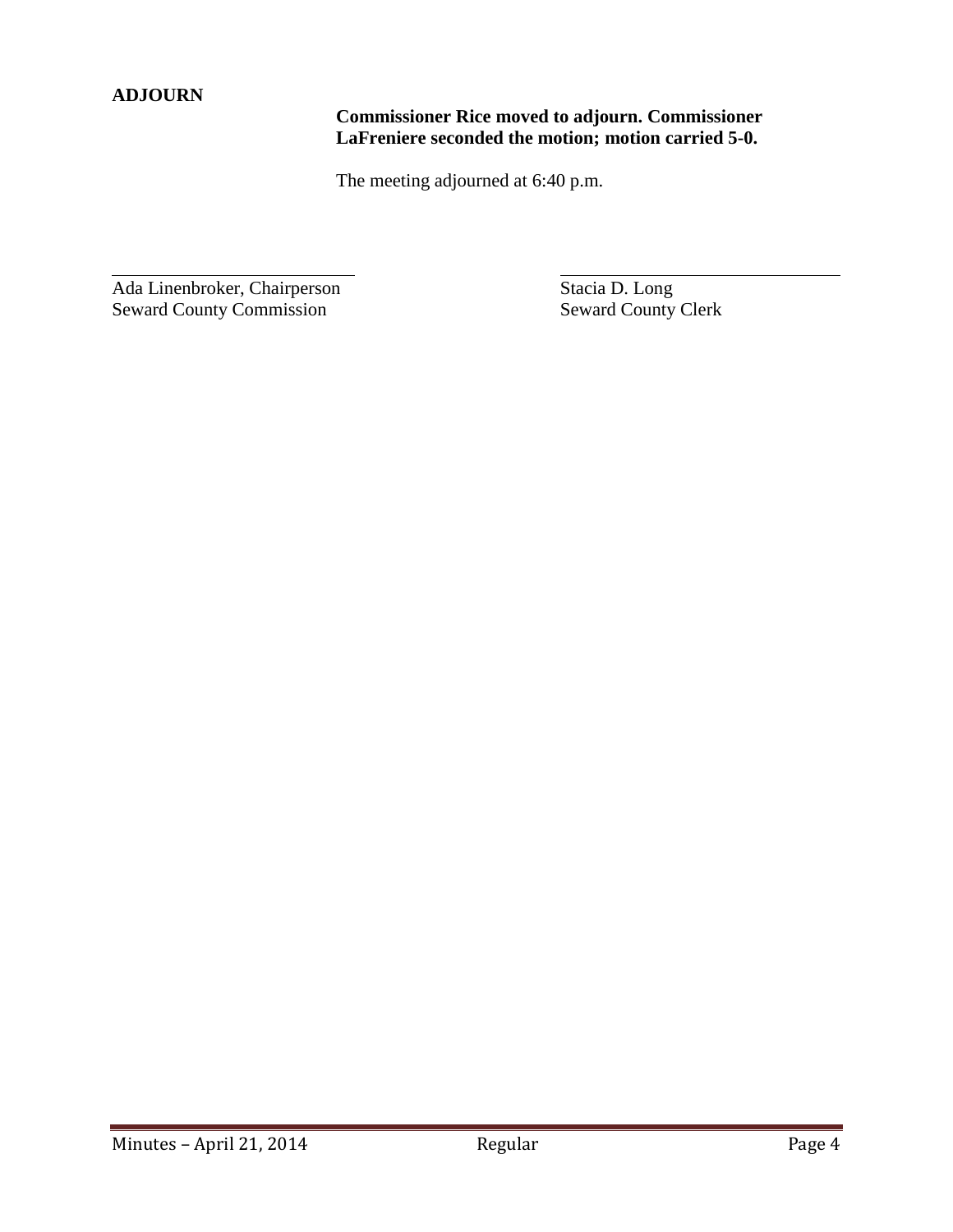#### **RESOLUTION NO. 2014- 05**

## **A RESOLUTION AUTHORIZING THE ISSUANCE OF CONDITIONAL USE PERMIT #CU2014-02 TO THE DON R. AND NANCY H. PARSONS REVOCABLE TRUST ALLOWING AN 80 FOOT TOWER FOR A RESIDENTIAL WIND ENERGY GENERATION SYSTEM AT 15250 ROAD I, LIBERAL, KS**

**BEFORE** the Board of County Commissioners of Seward County, Kansas:

**WHEREAS,** Don R. Parsons and Nancy H. Parsons as trustees of the Don R. and Nancy H. Parsons Revocable Trust desire to add an 80 foot tall tower for a residential wind energy generation system on a tract of land in Section 5, Township 33 South, Range 33 West of the  $\vec{6}^{\text{th}}$ PM, Seward County, Kansas more specifically described as:

The Northwest Quarter (NW/4) and South half (S/2) of Section 5, Township 33 South, Range 33 West of the Sixth Principal Meridian, Seward County, Kansas.

Commonly known as 15250 Road I, Liberal, Seward County, Kansas; and

**WHEREAS,** as part of these development efforts, an application was filed with the Zoning Administrator for a conditional use permit for the Property described above; and

**WHEREAS,** the Seward County Zoning Regulations Article 27-104 lists "any tower or similar structure 50 feet or more in height" as a conditional use that may be approved by the Governing Body; and

**WHEREAS,** the Planning Commission held a Public Hearing on April 14, 2014, reviewed the criteria for granting Conditional Use Permits as listed in the Seward County Zoning Regulations Article 32-105 (2) and recommends approval of the application; and

**WHEREAS,** the Board of County Commissioners has reviewed the application, staff report and public hearing summary on this matter and finds that approval of the request will not be detrimental to the health, safety and general welfare of the community;

**NOW, THEREFORE, BE IT RESOLVED** by the Board of County Commissioners of Seward County, Kansas that:

The Seward County Board of Commissioners hereby adopts the Seward County/City of Kismet Planning Commission's recommendation to approve the application and hereby authorizes issuance of Conditional Use Permit #CU2014-02 to the Don R. and Nancy H. Parsons Revocable Trust for construction of an 80 foot tower for a residential wind energy generation system on a tract of land in Section 5, Township 33 South, Range 33 West of the  $6<sup>th</sup>$  PM, commonly known as 15250 Road I, Liberal, Seward County, Kansas.

This Resolution shall be in full force and effect from and after its publication once in the official county newspaper.